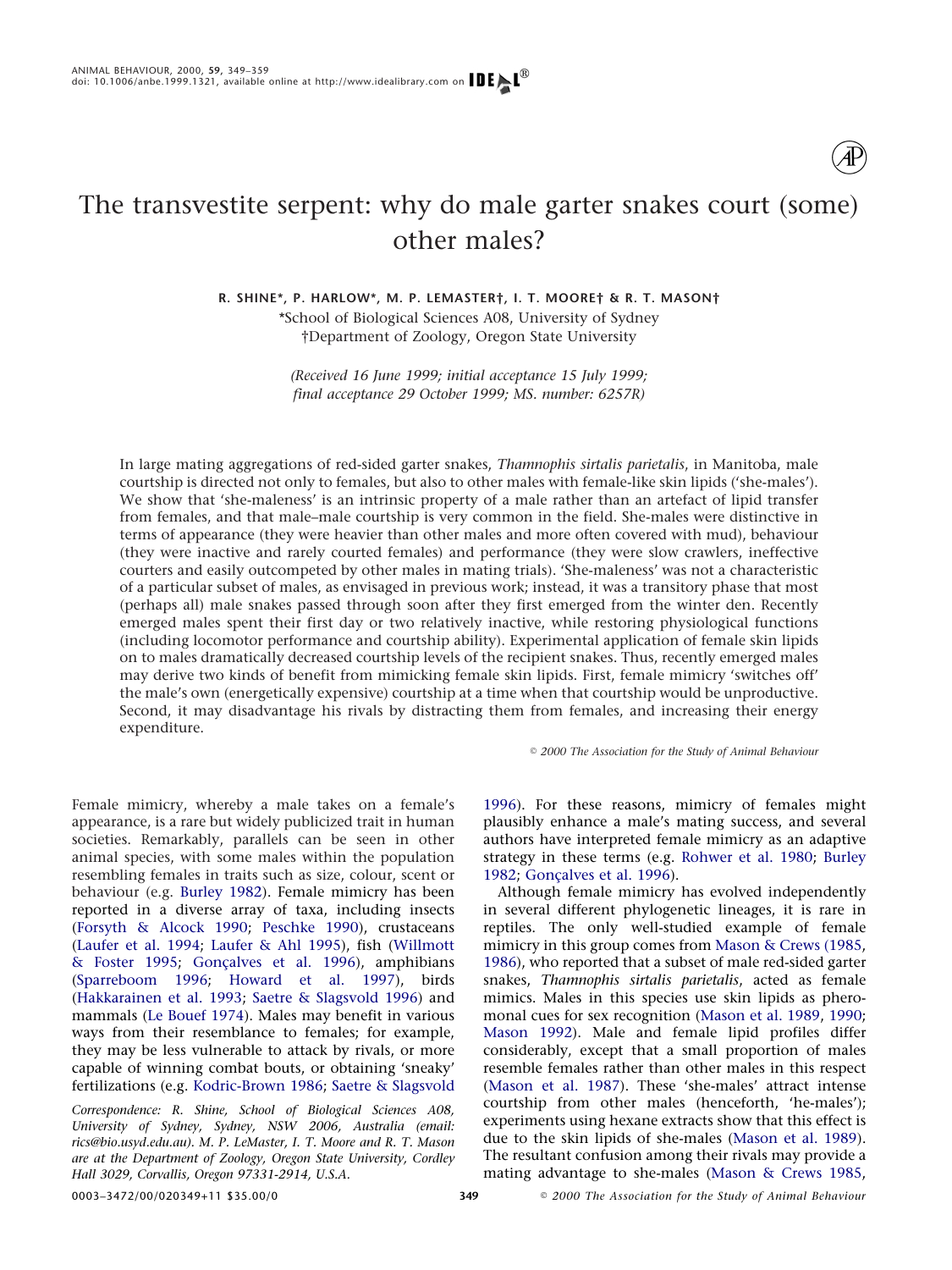[1986;](#page-10-9) [Mason 1993\)](#page-10-14). We report a more extensive study of 'she-maleness' and focus on the following questions.

(1) Is she-maleness a real and biologically significant phenomenon? If she-males are only marginally more attractive than other males, or are attractive only because of physical transfer of pheromones from females, or are rare or occur in only a few populations, then she-maleness may be of little real significance in the reproductive biology of garter snakes.

(2) If she-males are 'real', do they differ from he-males in aspects other than sexual attractiveness (e.g. morphology, behaviour, locomotor performance)? And, are the males that court she-males different from those that court females?

(3) Does a she-male show other modifications of competition and courtship behaviour?

(4) Although previous studies have interpreted shemaleness as a permanent attribute of a subset of animals, there is little evidence on this question. Alternatively, could she-maleness be a transitory stage for most or all males within this population?

#### **METHODS**

#### **Site and Study Species**

Red-sided garter snakes are small (average snout–vent length (SVL) of adult males 45 cm, adult females 56 cm) nonvenomous colubrid snakes that are widely distributed across North America (e.g. [Rossman et al. 1996\)](#page-10-15). Near the northern edge of their range in south-central Manitoba (Chatfield Community Pasture: see [Mason & Crews 1985;](#page-10-8) [Mason et al. 1987](#page-10-13) for further information on this site), these snakes gather in massive aggregations in autumn and spring, around limestone sinkholes that serve as communal hibernacula (e.g. [Gregory 1974,](#page-9-6) [1977;](#page-9-7) [Gregory](#page-9-8) [& Stewart 1975\)](#page-9-8). The snakes mate soon after emerging in spring, and before dispersing to their summer ranges. Because males remain near the den longer than females, the operational sex ratio is highly male biased (often greater than 10:1) throughout the mating season [\(Gregory 1974\)](#page-9-6). Most courtship and mating occur in small groups ('mating balls') consisting of one animal being courted plus several suitors. All of the males within such a ball attempt to align their body with that of the female, and vigorously attempt to position their tailbase close to hers. The vast numbers of snakes in some dens (>20 000 per den: R. Mason, unpublished data), combined with their tolerance to human presence, make the system ideal for research on reproductive biology. The Manitoba garter snake dens have provided a model system for unravelling the complexities of pheromonal communication in snakes (e.g. [Mason & Crews 1985;](#page-10-8) [Whittier et al. 1985;](#page-10-16) [Mason et al. 1987,](#page-10-13) [1989,](#page-10-10) [1990\)](#page-10-11).

## **Methods**

We visited Manitoba in May 1997 and May 1998 to study snakes in the field (in the den itself, and in the surrounding meadows and aspen thickets) and in outdoor arenas that we erected close to the den. The arenas allowed us to control the composition of courting groups. The specific techniques that we used were as follows.

#### *Quantification of 'attractiveness'*

Clearings adjacent to the den often contained several hundred male garter snakes engaged either in courtship (in 'mating balls') or in mate searching (moving around the area, frequently tongue flicking). We sat down in the grass and presented a 'target' animal (held by the tail) so that other males would encounter it. In each case, we placed the target snake in the path of another male, such that the head of the male being tested would encounter the midbody of the 'target' in close proximity  $(1 cm)$ . The courtship behaviours of the males tested were scored on a four-point scale (modified from [Whittier et al. 1985;](#page-10-16) 0: no interest; 1: elevated tongue flick rate; 2: adpress chin; 3: align body with that of the target snake; henceforth referred to as the 'Whittier scale'). Two social contexts were tested: the targets were either introduced into a group of courting males, or placed in front of solitary (mate-searching) males. We used the Whittier scale to score responses of three solitary males. For courting groups, we tested responses of three males per trial, and repeated the trials three times (so that we obtained responses of nine group males). In each group trial we recorded the numbers of males with positive responses, and the maximum response intensity (on the Whittier scale) of males within each group.

To investigate possible temporal shifts in attractiveness, we tested the attractiveness of males, she-males and females as described above, then retested the same animals after they had been kept in a cool  $(12^{\circ}C)$  room for 24 or 48 h in cloth bags. We also tested the attractiveness of males immediately after their initial emergence from the den (by taking only animals that we saw emerging from holes inside the den).

# *Surveys of courting groups*

We walked around the den area to record attributes of 'mating balls'. By moving in simultaneously, two or three people could scoop all members of a given 'ball' into a plastic rubbish bin. The snakes were then extracted from the bin one by one, and we recorded their sexes, body sizes (SVL, mass) and body temperatures (the latter with a Schultheis quick-registering cloacal thermometer).

Most of the mating balls were centred on females, but some were centred on males (i.e. she-males). We defined snakes as she-males by the fact that they were attracting courtship from other males. To quantify the propensity of courting males to leave the target snake when disturbed (a trait that might plausibly differ between she-malecentred versus female-centred groups), we suddenly swept an arm over the courting group. At this stimulus, a proportion of the courting males left rapidly. We counted these snakes, and those that remained.

#### *Locomotor performance*

To measure maximal crawl speeds of different types of snakes, we captured animals around midday and kept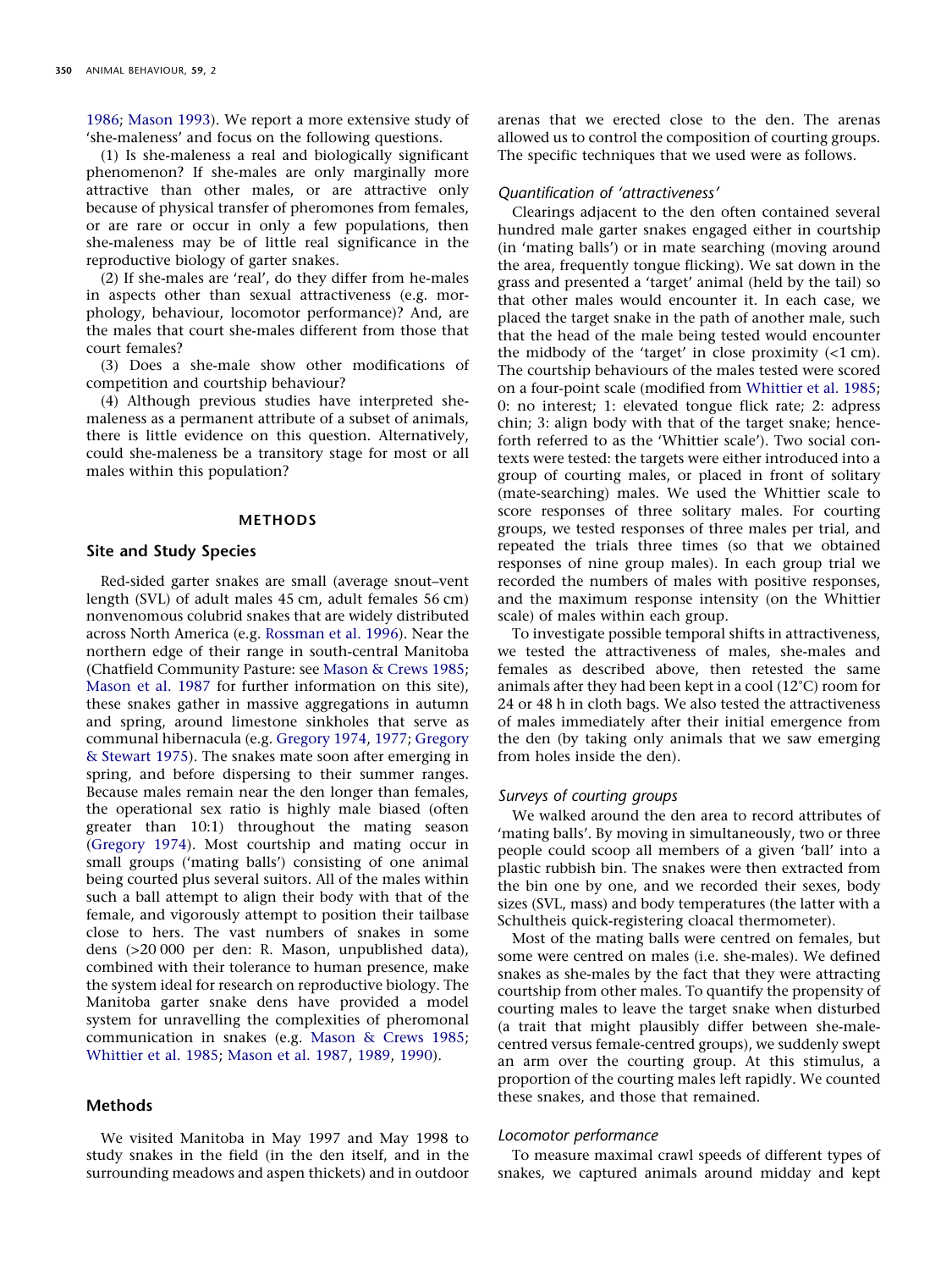them in cloth bags, in the shade, until 1700 hours. By this time their body temperatures had equilibrated to air temperature, as verified with a quick-registering cloacal thermometer (body temperature range  $24-26^{\circ}$ C). We marked out a 5-m circle on a flat open grassy area near the den, and released each snake (in random order) on to the exact centre of that circle. The snake was then harassed with an aspen switch to encourage it to move rapidly out of the circle, in whichever direction it chose. We timed the interval between the snake's release and its reaching the edge of the circle. Each animal was tested only once.

# *Focal observations of snake behaviour*

We marked individual snakes with a paint spot and observed them for 5-min periods on the same or subsequent days. The observer followed the snake throughout the period, recording its behaviour at 10-s intervals. We scored aspects such as whether the focal snake was being courted by another snake, and the posture of the focal animal. For example, mate-searching males typically spent much of their time in a distinctive 'head-up' surveillance pose, with the head and forebody raised well clear of the substrate. At the end of the 5-min period we recorded the total distance travelled, and then captured the snake and recorded its body temperature. Some of the snakes monitored in this way were males that we had captured on their initial emergence from hibernation, and marked at that time. Thus, we could assess the ways in which a male's behaviour shifted in the days after his initial emergence.

## *Arena trials*

We erected 24 rectangular, open-topped, nylon arenas  $(1.0 \times 1.2 \text{ m}$  and 0.8 m high) in open areas less than 20 m from the den, or in a similar habitat 10 km away. Snakes were captured at the dens, and transferred to the arenas after sexing, weighing and measuring. We carried out a series of trials in which different numbers of she-males and he-males (plus one female in each case) were added to an arena. Because weather conditions can influence the duration of courtship needed to stimulate female receptivity (unpublished data), our comparisons rely upon experimental treatments that were run simultaneously. We matched 'competing' males in terms of body sizes, because this trait can also influence courtship success (unpublished data).

In some of these arena trials, we placed one male with a female to quantify the time a male required to achieve copulation in the absence of any interference from other males. For these trials, half of the arenas had he-males, and half she-males. One female was placed into each enclosure. We recorded mating in 42 of these trials (20 with she-males, 22 with he-males). We also ran trials with multiple males plus one female in each arena. Trials with two males (one she-male plus one he-male; *N*=27 matings recorded) were used to compare mating success in simple one-on-one competition. Trials with five males (one shemale, four he-males; *N*=44 matings recorded) were used to provide a closer approximation of the usual situation in the field. Finally, trials with 10 males (five she-males, five he-males; *N*=29 matings recorded) were run for comparison with [Mason & Crews's \(1985\)](#page-10-8) experiments.

We also carried out a single largescale trial, using all 24 arenas simultaneously, to quantify attractiveness of a sample of females, she-males and he-males, and the responses (courtship intensity on the Whittier scale) of a sample of males. Unlike all of the other trials reported here (which were conducted in the field, or on snakes that were tested within 1 h of being collected), the snakes used in this experiment were collected the day before the trial was conducted. We placed six male snakes (one of which, the focal male, was identified by yellow paint) in each arena, and then introduced a target snake (a he-male, a she-male, or a female with her cloaca taped; pheromones associated with mating change female attractiveness and so we had to preclude mating in these trials) to each arena. Of the 12 he-males used as targets, we vigorously rubbed six against females in an effort to transfer skin lipids (as might occur in the course of normal activities; see below). The other target snakes comprised six females and six she-males. We then scored the intensity of courtship (on the Whittier scale) by the focal male towards the target animal every 4 min. After three replicate observations, the target snake was moved to the next enclosure and the procedure repeated. We thus obtained a symmetrical data set whereby we could compare the intensity of courtship by 24 male snakes to 24 target stimuli.

### *Pheromonal manipulations*

To test the possibility that she-males are simply normal males that have received lipids when they have rubbed against females, we vigorously rubbed three reproductive female snakes over each of six he-males. We confirmed the attractiveness of the females by testing them in the field (see above) immediately prior to the rubbing. We used different females for each he-male. The attractiveness of the 'rubbed' males was compared with that of he-males rubbed against other he-males and he-males that were not rubbed against any other snake. We also incorporated a 'rubbed male' treatment in our single largescale arena trial (see above).

Previous work has suggested that in order for a male garter snake to be attractive to another male, the target snake must lack male-specific pheromones as well as displaying female-specific pheromones [\(Mason et al.](#page-10-10) [1989\)](#page-10-10). Thus, simply rubbing males against females may not be enough to create 'artificial she-males'. To clarify this possibility, we painted the dorsal surfaces of he-males with hexane to remove existing lipids. After the initial coat of hexane had dried, half of the males were repainted with hexane and the other half were painted with the hexane-based extract from the skins of 12 females. We then placed one male of each treatment group (control and experimental) together in an arena with a female, and recorded which males actively courted females, and which mated. As an additional control, we repeated the procedure using cooking oil dissolved in hexane, instead of lipids from the skins of female snakes. This control allowed us to check whether any effects of female skin lipids on male behaviour or mating success were a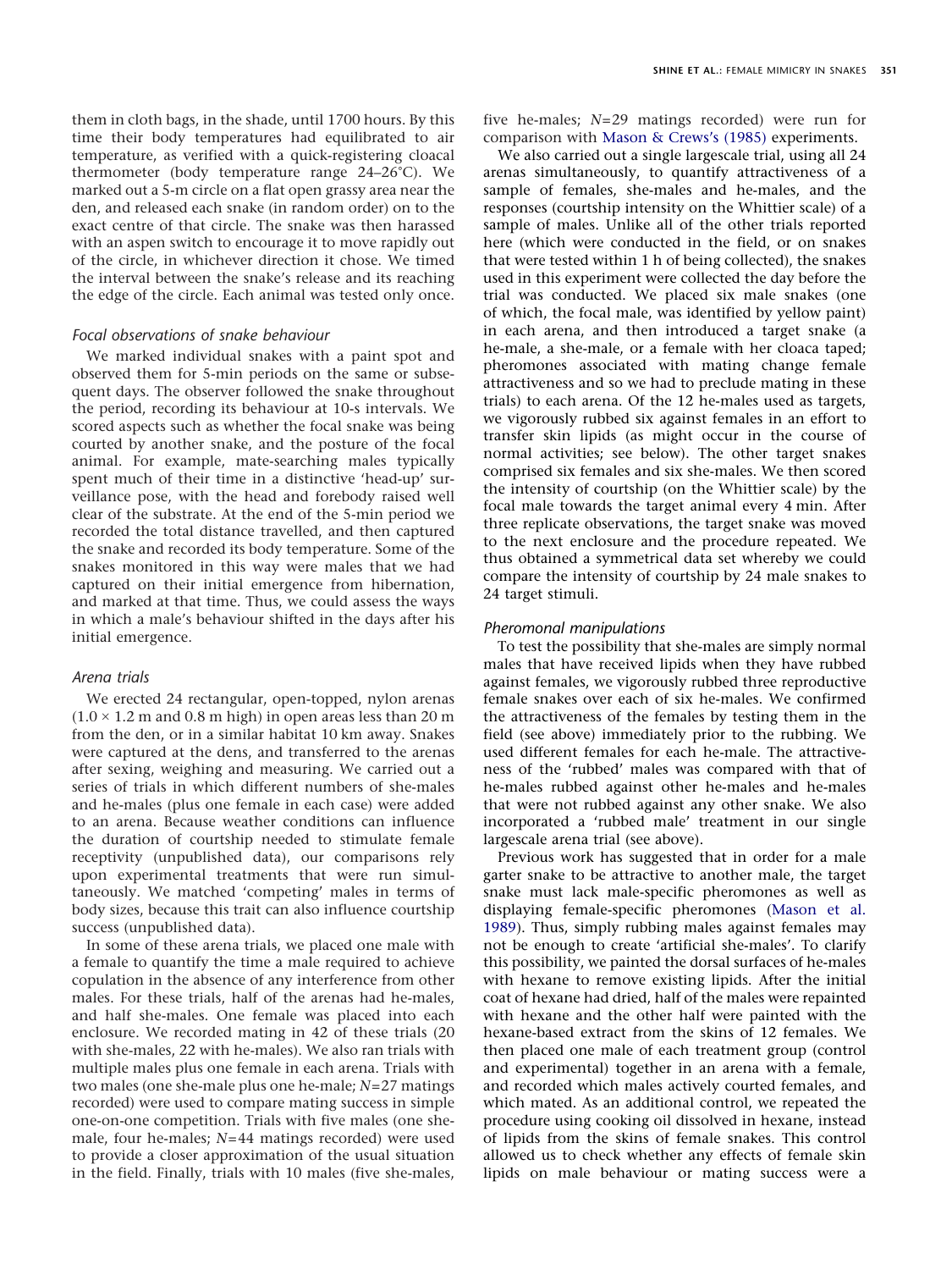function of lipids per se, rather than the specific lipids produced by female snakes.

### *Ethical Note*

We do not believe that our experimental or observational studies induced significant stress or suffering to our study animals. Maintaining snakes in enclosures did not result in any aggression; these are extraordinarily docile animals, and there are no published reports of intraspecific aggression within the entire genus [\(Rossman](#page-10-15) [et al. 1996\)](#page-10-15). Work on the same population has shown that handling, and maintenance in bags for some hours, does not result in any detectable rise in the snakes' corticosteroid levels (I. Moore, unpublished data). Overt behaviour is unaffected by handling; for example, male snakes recommence courting immediately even when picked up by the midbody and placed close to a female. All of the snakes were released at the capture site after each experiment. The research was conducted under the authority of the Oregon State University Institutional Animal Care and Use Committee and in accord with the U.S. Public Health Service 'Policy on Humane Care and use of Laboratory Animals' and the National Institutes of Health 'Guide to the Care and Use of Laboratory Animals'.

# **RESULTS AND DISCUSSION**

# **The Biological Significance of She-maleness**

She-males attracted consistently high levels of courtship from other males [\(Fig. 1\)](#page-3-0). We analysed these data using two-factor ANOVAs (with factors being group versus lone, and target type). She-males were less attractive than females, but much more attractive than other males (for proportion of males responding to the target snake: effect of target type: *F*2,90=52.18, *P<*0.0001; for the mean intensity of response: effect of target type:  $F_{2,90}$ =76.85, *P*<0.0001; in each case including those below, post hoc Tukey–Kramer tests show that she-males differed significantly from other groups). The proportion of males responding to any test animal was higher for solitary than group males [\(Fig. 1a;](#page-3-0) for proportion of males responding to the target snake: effect of solitary versus group:  $F_{1,90}$ =7.70, *P*<0.01), but she-males did not differ from other targets (females or he-males) in this respect (interaction with target type:  $F_{2,90}$ =1.37, *P*=0.26). However, the intensity of response by males showed a different pattern: males within mating balls tended to respond more vigorously than did solitary males [\(Fig. 1b;](#page-3-0) for the mean intensity of response on the Whittier scale: effect of solitary versus group:  $F_{1,90}$ =5.14, *P*<0.03) and this was particularly true for the response to she-males (interaction with target type:  $F_{2,90}$ =5.21, *P*<0.01). The trend for males to respond more strongly to she-males within courting groups than when they were solitary [\(Fig. 1\)](#page-3-0) may reflect a shift in the kinds of cues (pheromonal versus visual and thermal) used by mate-searching males in different contexts (R. Shine, I. T. Moore & R. T. Mason, unpublished data).

<span id="page-3-0"></span>

**Figure 1.** The relative attractiveness of females, he-males and she-males to free-ranging male garter snakes. Attractiveness was assessed by measuring the proportion of males responding to the 'target' snake, and the mean intensity of courtship of males on a four-point (Whittier) scale (see text). Males were tested either when they were part of a 'mating ball' (group) or when they were solitary (lone). Means are shown+SE.

Does 'she-maleness' result simply from the accidental transfer of sex-specific skin lipids from females to males? Males that were vigorously rubbed against females did not increase in attractiveness. They remained similar in this respect to nonrubbed males, or males rubbed against other males, rather than resembling she-males [\(Fig. 2\)](#page-4-0). A two-factor ANOVA (with the factors being group versus lone, and target type) gave the following results: proportion of males responding to the target snake: effect of target type: *F*3,76=24.71, *P<*0.0001; effect of solitary versus group:  $F_{1,76}$ =1.74, *P*=0.20; interaction:  $F_{3,76}$ =0.15,  $P=0.93$ ; for the mean intensity of response: effect of target type: *F*3,76=35.22, *P<*0.0001; effect of solitary versus group:  $F_{1,76}$ =0.87, *P*=0.35; interaction:  $F_{3,76}$ =3.35, *P*<0.03. In each case, post hoc Tukey–Kramer tests show that the only significant comparisons involved she-males versus other groups.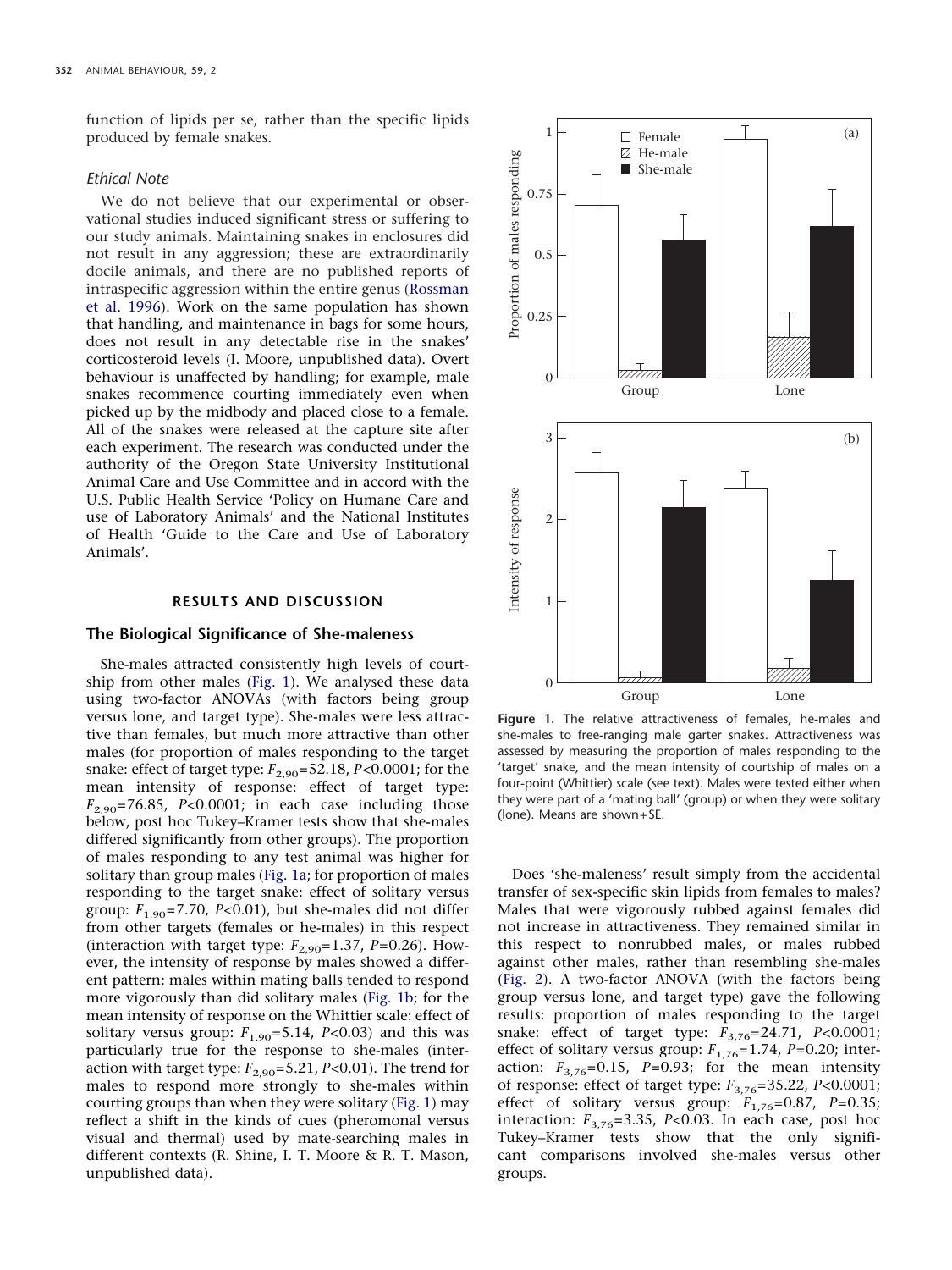<span id="page-4-0"></span>

**Figure 2.** Effects of vigorously rubbing female garter snakes against males on the attractiveness of those recipient males to other courting snakes. The response of other males to these snakes was compared with the response to she-males. We tested the responses of both group and lone males (see [Fig. 1](#page-3-0)). Means are shown+SE.

Even if she-males are attractive (above), they might attract little courtship because of the abundance of females, or the relative behaviours (movements, habitat selection, etc.) of the two types of sexual targets. Our data falsify this possibility: we detected high levels of maledirected courtship in the field. We recorded 400 courting groups, 107 of which (27%) were focused on she-males rather than females. On some sampling occasions, the majority of the courting groups that we found were focused on she-males rather than females.

In keeping with this result, the focal animal sampling detected high levels of courtship to she-males (comparing she-males and he-males in terms of the proportion of time being courted:  $F_{2.50}$ =44.84, *P*<0.0001; see [Fig. 3\)](#page-5-0). Indeed, she-males attracted more suitors than did

females, but the difference fell short of statistical significance (for group size:  $F_{1,277}$ =2.94, *P*=0.08).

She-maleness is not restricted to the few huge dens where we worked. We have seen she-males attracting courtship at many garter snake dens in Manitoba, including small dens (<100 snakes). Also, [Noble \(1937\)](#page-10-17) reported she-males among a small sample of garter snakes from New York (and also in a viperid species in captivity).

## **Attributes of She-males**

She-males did not differ from he-males in mean SVL (means 47.2 versus 46.4 cm;  $F_{1,184}$ =1.77, P=0.19), but were significantly heavier (one-factor ANCOVA with male 'type' as the factor, SVL as the covariate, and ln mass as the dependent variable: slopes:  $F_{1,182}=0.45$ ,  $P=0.50$ ; intercepts: *F*1,183=7.68, *P<*0.01).

The majority of the snakes in the grassland around the den were clean, but some were covered in mud. A higher proportion of she-males than he-males were covered in mud (90% of 52 she-males versus 17% of 587 he-males:  $\chi_1^2$ =140.99, *P<*0.0001). Females were intermediate in this respect (75% of 44 females were covered in mud).

Maximum crawling speeds of she-males (and females) were significantly lower than those of he-males (mean time to cover  $5 \text{ m} \pm \text{SD} = 13.09 \pm 0.99 \text{ s}$  for she-males,  $13.28 \pm 0.94$  s for females,  $10.58 \pm 1.13$  s for he-males; one-factor ANOVA with snake type as the factor: *F*2,56=8.63, *P<*0.001; Tukey–Kramer tests confirm that he-males differed from the other two groups).

Focal animal sampling showed that she-males were intermediate between males and females in the distances they moved during the 5-min observation period [\(Fig. 3;](#page-5-0) one-factor ANOVA, with type of focal animal as the factor:  $F_{2,47}=18.45$ ,  $P<0.0001$ ), and the proportion of time they spent in an alert 'head-up' surveillance posture (*F*2,50=7.18, *P<*0.002). Body temperatures of he- and shemales were similar and lower than those of females  $(F_{2,46}=3.43, P=0.04)$ . Tukey–Kramer tests show that shemales were significantly cooler than females but that he-males and she-males did not differ (*P*=0.07).

Although she-males were relatively inactive in the field, the largescale arena trial on sexual preferences yielded the opposite trend. The snakes that we had captured as she-males the day before were more vigorous courters than were other males (on the Whittier scale, mean intensity of courtship directed to females  $\pm$  SD=  $1.79 \pm 1.16$  for she-males,  $1.38 \pm 1.15$  for he-males; *F*1,550=6.17, *P<*0.025).

The males that courted she-males did not differ in consistent ways from the males that courted females, in traits such as distance from the den [\(Fig. 4;](#page-6-0) one-factor ANOVA with the sex of the focal animal as the factor: *F*1,275=1.71, *P*=0.19), body size (*F*1,277=0.05, *P*=0.82) or body temperature  $(F_{1,85}=0.24, P=0.63)$ . Trials in which we suddenly swept an arm over the courting group showed that the proportion of snakes leaving (versus staying with) the group did not differ between groups centred on females  $(\bar{X} \pm SD = 64 \pm 27\%)$  versus those centred on she-males (81 ± 22%;  $F_{1,39}$ =3.69, *P*=0.06).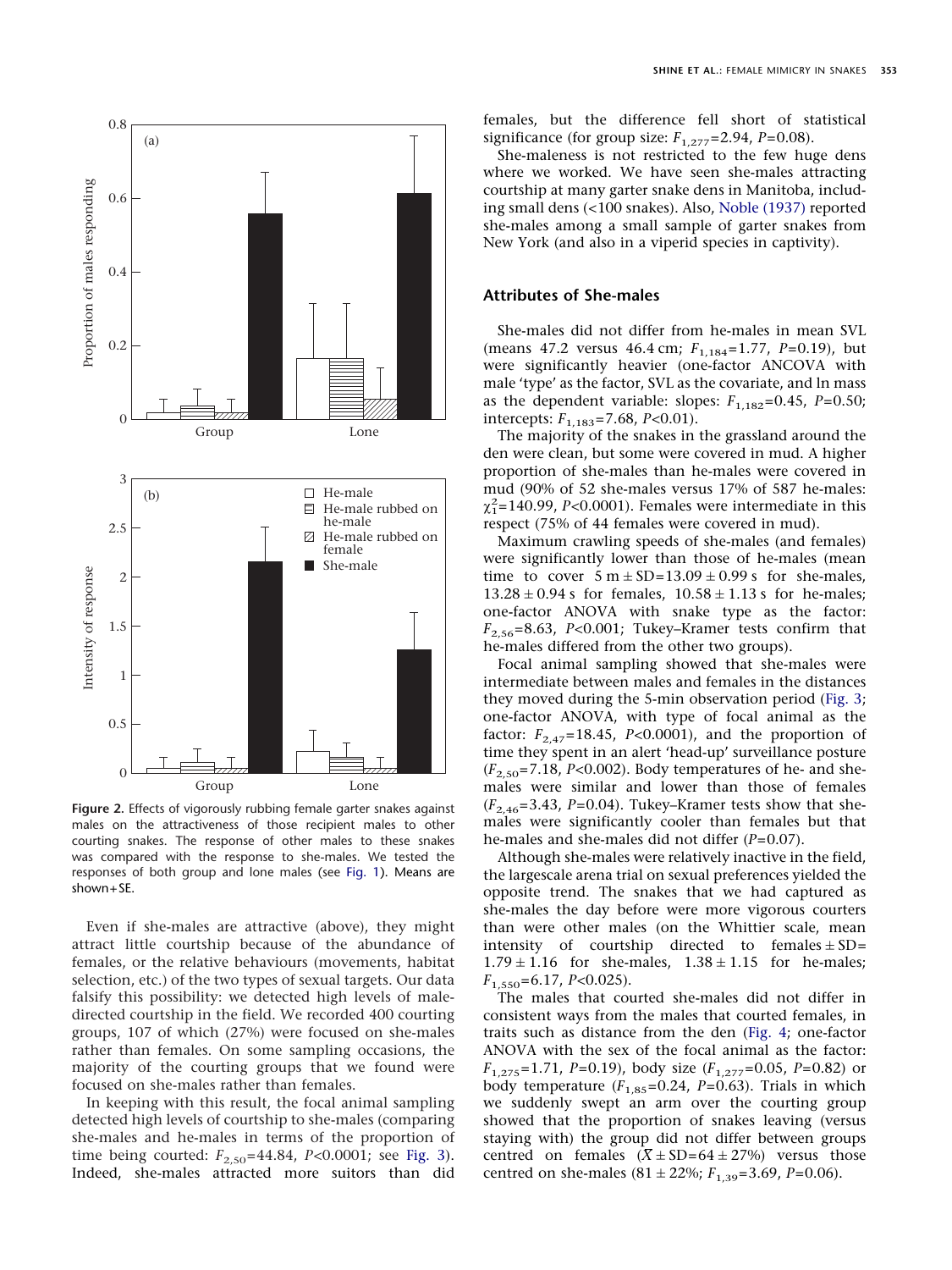<span id="page-5-0"></span>

**Figure 3.** Focal animal sampling of free-ranging garter snakes to compare she-males, he-males and females in terms of (a) the distances they moved during the 5-min observation period; (b) the proportion of time they spent in an alert 'head-up' surveillance posture; (c) their mean body temperatures; and (d) the amount of courtship they attracted from other males. Means are shown+SE.

# **Results of Arena Trials**

In arena trials with one male per female, she-males required much longer  $(\bar{X} \pm SD = 34.0 \pm 19.1 \text{ min of court-}$ ship) to achieve copulation than did he-males tested at the same time  $(21.5 \pm 13.9 \text{ min}; F_{1,40} = 5.86, P < 0.021)$ .

This disadvantage to she-maleness was also evident in multiple-male trials. Regardless of whether the trial involved two males (one she-male plus one he-male), five males (one she-male, four he-males) or 10 males (five she-males, five he-males), she-males obtained fewer matings than he-males. She-males obtained only seven of 27 matings in the two-male trials (26% success, versus null of 50%,  $\chi_1^2$ =6.26, *P*<0.02), two of 44 matings in the fivemale trials (<5% success, versus null of 20%,  $\chi_1^2 = 6.84$ , *P<*0.01), and five of 29 matings in the 10-male trials (17% success, versus null of 50%,  $\chi_1^2$ =12.45, *P*<0.001).

The arena trial where we quantified male courtship intensity to different 'targets' allows us to test whether she-males prefer to court other she-males rather than females. In this trial, the snakes that we classified as she-males courted more intensely than he-males (using the Whittier scale; see above). Although she-males attracted relatively little interest from the majority of the males that we tested, the relative intensity of courtship to female versus male targets differed between the two types of males. He-males displayed an average of 115 times as much courtship to females as to males, whereas for she-males the mean difference was 63 times. Using a nested three-factor ANOVA with factors of focal male type (he-male versus she-male), target type (male or female), and individual male nested within male type, we detected a significant interaction between target type and male type  $(F_{1,550}=9.63, P<0.002)$ . That is, both types of males preferred females over she-males, but this preference was stronger in courting he-males than in courting she-males.

# **Temporal Variation in She-maleness**

When retested after 24 or 48 h, a she-male's attractiveness to other males declined rapidly, both when tested against group males and against solitary males [\(Fig. 5\)](#page-7-0). Statistical analysis confirms the significance of this decline; a two-factor ANOVA (with the factors being group versus lone, and time since initial test) gave the following results. The proportion of males responding to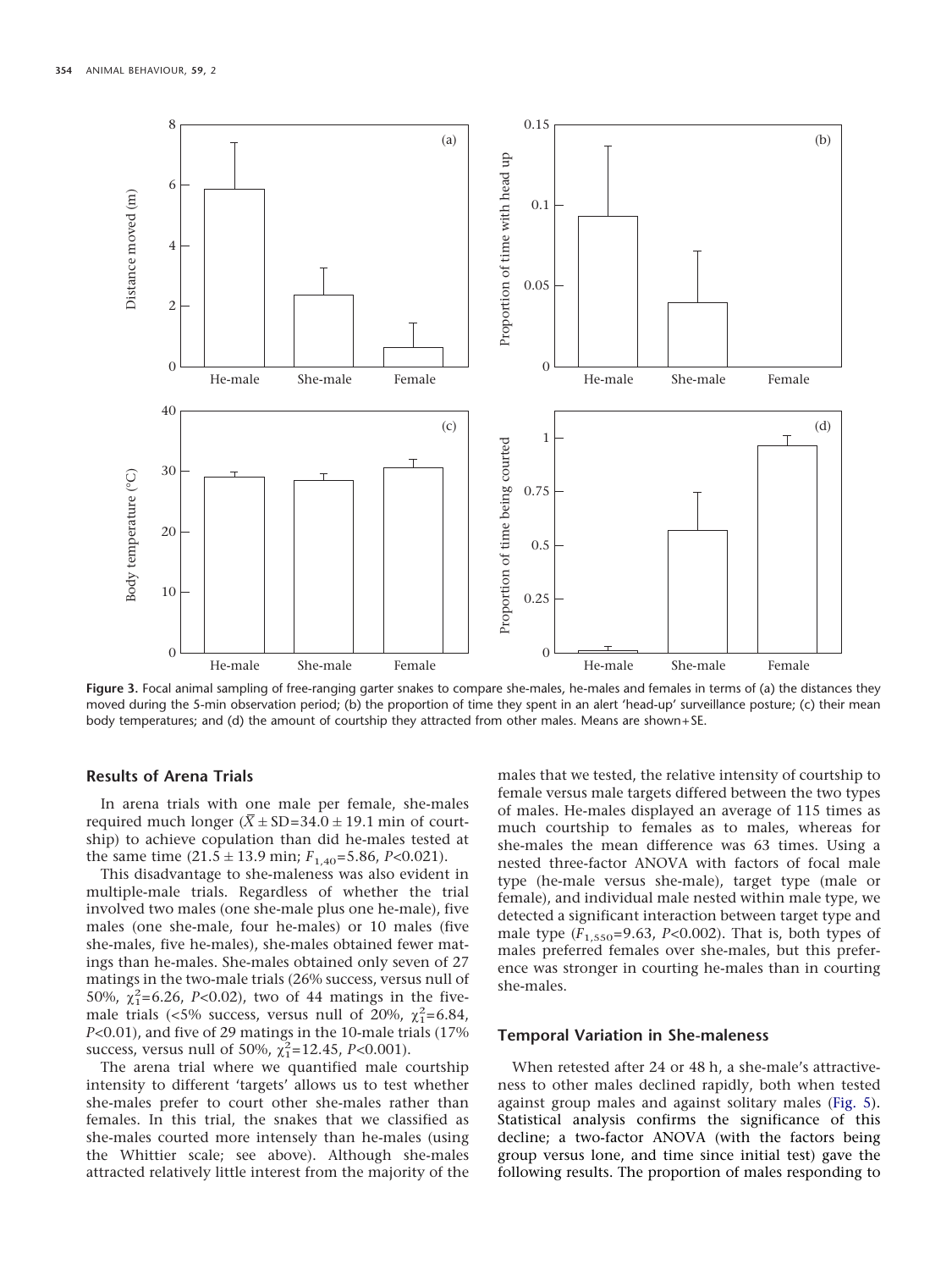<span id="page-6-0"></span>

**Figure 4.** Characteristics of groups of males found courting she-males compared with those found courting females, in terms of (a) distance from the den; (b) group size; (c) body size; and (d) body temperature. Means are shown+SE.

the she-male declined with time (effect of time since initial test:  $F_{2,102}$ =16.26, *P*<0.0001), especially for males already in a mating ball (effect of solitary versus group: *F*<sub>1,102</sub>=6.37, *P*<0.02; interaction: *F*<sub>2,102</sub>=0.92, *P*=0.40). The mean intensity of response also declined with time (effect of time since initial test:  $F_{2,102}$ =28.78, *P*<0.0001), to a similar degree in solitary versus group males  $(F_{1,102}=2.04, P=0.16)$ , but with an earlier decrease in group than in solitary males (interaction:  $F_{2,102}$ =5.20, *P<*0.01). This difference probably reflects the use of different kinds of cues for mate recognition by solitary versus group males (R. Shine, unpublished data). Neither females nor he-males showed any change in 'attractiveness' when retested after similar periods (all *P>*0.50).

The 38 males captured as they first emerged from the den attracted very intense courtship, among the strongest that we ever saw directed to she-males (tested against group males only; mean courtship intensity  $\pm$  SD=  $2.62 \pm 0.55$ ; mean proportion of males responding=  $0.68 \pm 0.19$ ; see mean scores in Figures to see how these numbers compare with other samples). This result suggests that all (or virtually all) males are she-males at emergence.

Males that we collected as they first emerged, and marked to indicate the day of emergence, showed temporal shifts both in activity levels and in female mimicry. On their first day after emerging, the males were lethargic, did not court other snakes, and were frequently courted [\(Fig. 6\)](#page-8-0). This behaviour changed rapidly, however, and by their second day postemergence the males moved about much more, actively courted females, and were almost never courted themselves [\(Fig. 6;](#page-8-0) for mean distances moved:  $F_{3,17}$ =5.25, *P*<0.01; for proportion of time alone:  $F_{3,17}=3.62$ , *P*<0.04; for proportion of time being courted:  $F_{3,17}=5.83$ , *P*<0.01; for proportion of time courting:  $F_{3,17}$ =5.55, *P*<0.01). These results provide compelling evidence that she-maleness is a transitory phase that most or all male garter snakes pass through shortly after emerging from the den.

## **The Consequences of 'Artificial' She-maleness**

Our 'artificial' she-males (with male lipids removed and female ones added) attracted significant courtship from other males. However, the application of the female lipids also modified the behaviour of the male to which the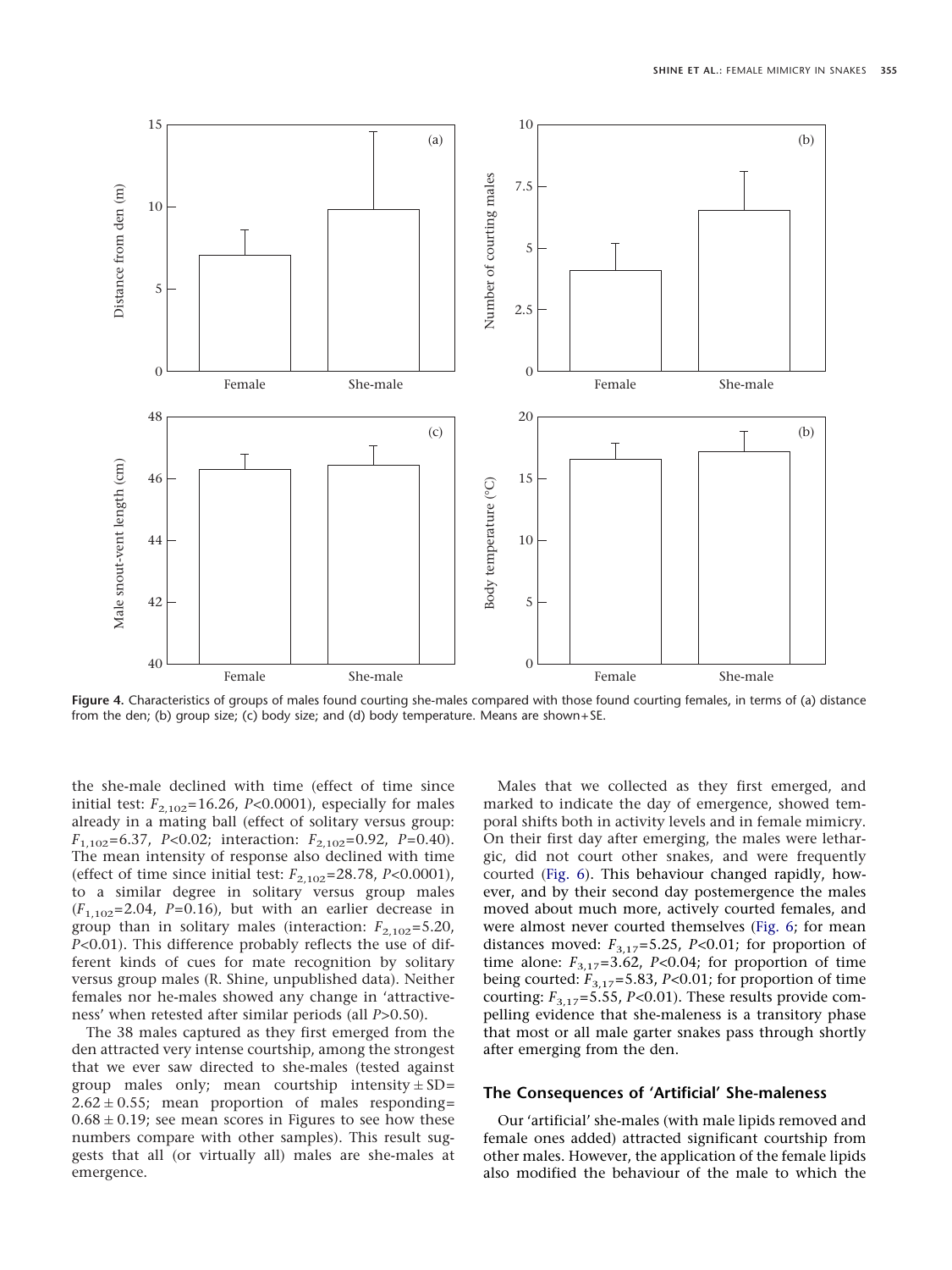<span id="page-7-0"></span>

**Figure 5.** Attractiveness of she-males to other males as a function of the time between successive tests. We examined (a, b) the proportion of males responding and (c, d) the intensity of response of both solitary (lone) and group males, as explained in [Fig. 1](#page-3-0). Means are shown+SE.

lipids had been applied. The experimental procedure almost completely eliminated courtship behaviour by the recipient male; these 'artificial' she-males courted less frequently than their control counterparts in 30 of 34 trials (against a null of equal numbers courting per enclosure:  $\chi_1^2$ =19.88, *P*<0.001).

In consequence, the 'artificial' she-males experienced very low mating success in these trials. They obtained only five of 25 matings (20%, versus a null of 50%;  $\chi_1^2$ =9.00, *P*<0.01). The trials in which we used cooking oil rather than female skin lipids indicated that the oil had no effect on male courtship intensity or mating success: 'cooking oil' males obtained seven of 13 matings (54%, versus a null of 50%;  $\chi_1^2 = 0.08$ , *P*=0.85).

# **GENERAL DISCUSSION**

Our data on female mimicry support and extend previous studies on this system, and suggest a new interpretation of the phenomenon. Our major results were as follows.

(1) She-maleness cannot be dismissed as rare or trivial; in the field, a high proportion of all courtship was directed to these animals.

(2) She-maleness was not an artefact of lipid transfer from females.

(3) Although she-males were similar to he-males in overall size, they were distinctive in several ways. She-males were fat, mud-covered and slow, and relatively poor at obtaining copulations (especially if in competition with other males).

(4) These correlates suggest that she-maleness is a transitory phenomenon in the postemergence life of most or all males. Males attracted courtship and were slow, inactive and mud covered for only a short period after they emerged from the den. After this time, they lost their attractiveness and increased the vigour of their own courtship.

(5) 'She-male' skin lipids not only made a male attractive to other males; they also made him reluctant to court females.

Although we advocate a very different interpretation of she-maleness than that of [Mason & Crews \(1985,](#page-10-8) [1986\)](#page-10-9),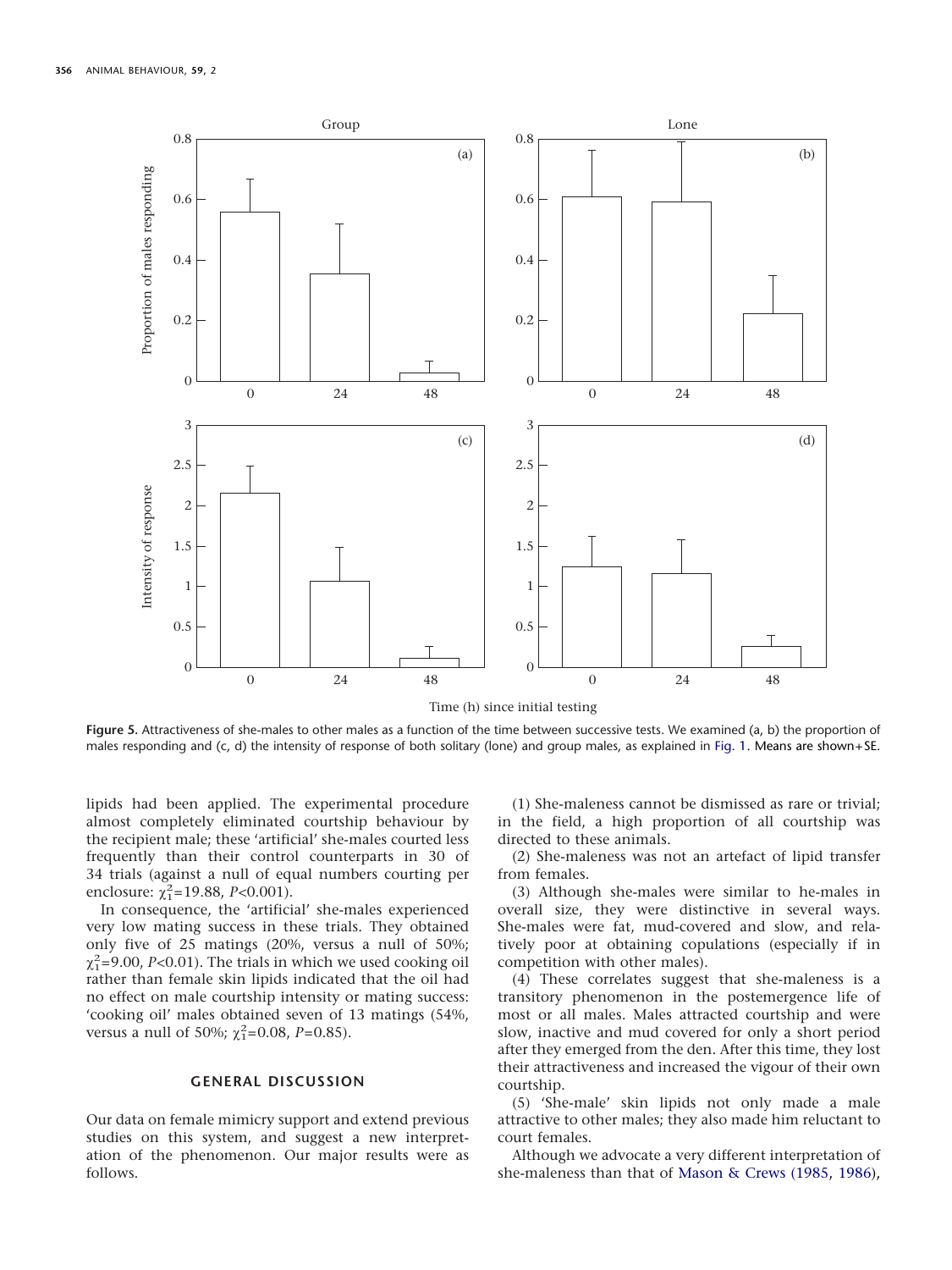<span id="page-8-0"></span>

**Figure 6.** Temporal shifts in (a) proportion of time alone; (b) proportion of time courting; and (c) proportion of time being courted in male garter snakes, individually marked as they emerged from their overwintering dens. Means are shown+SE.

most of the patterns that they identified are consistent with our data. Thus, for example, our results agree in terms of the attractiveness of these animals, their overall similarity in body size to other males, and the fact that a male that rubs against a female does not thereby become attractive to other males. This latter result reflects the fact that males will not court a snake with male-identifying lipids (probably squalene), even in the presence of female-specific lipids [\(Mason et al. 1989\)](#page-10-10). In our 'artificial she-male' trials we solved this problem by washing males with hexane prior to applying the female pheromone. [Mason & Crews's \(1985,](#page-10-8) [1986\)](#page-10-9) data on hormone levels (high testosterone in she-males) also fit well with the observation that testosterone levels are highest at emergence and fall rapidly thereafter [\(Krohmer et al.](#page-9-9) [1987\)](#page-9-9). The fact that she-males are heavier than he-males (above), combined with the observation that matesearching males lose mass rapidly after emergence (Shine et al., unpublished data), also fits the notion that she-males are newly emerged animals.

The primary conflicts between our study and the earlier work by [Mason & Crews \(1985,](#page-10-8) [1986\)](#page-10-9) involve the temporal stability of she-maleness, and the ability of shemales to obtain copulations in arena trials. Our data suggest reasons for these apparent contradictions. First, the long-term stability of she-maleness from [Mason &](#page-10-8) [Crews's work \(1985,](#page-10-8) [1986\)](#page-10-9) may reflect the timing of retesting. If all males are she-males immediately after emergence in spring, then retesting the same male when it emerges the next year will lead to the conclusion that the animal continues to operate as a she-male. The second contradiction between the two studies concerns the ability of she-males to obtain matings in arena trials. She-males performed poorly in all of our trials, but outcompeted he-males in the [Mason & Crews \(1985\)](#page-10-8) study. Our work (both in the major arena trial and in the field) shows that these snakes shift very quickly from languid she-maleness to vigorous courtship. This shift provides a plausible reason why she-males might experience higher mating success if they were kept in captivity for even a few hours after they were originally collected (as she-males) in the field. Thus, there is little empirical disagreement between the two data sets.

[Mason & Crews \(1985,](#page-10-8) [1986\)](#page-10-9) were the first to draw attention to this interesting phenomenon, and they accurately clarified some of its correlates. With the benefit of a much larger data set, however, their interpretation can be falsified. She-maleness is not an alternative mating strategy pursued by a small minority of males, as suggested by [Mason & Crews \(1985,](#page-10-8) [1986\)](#page-10-9). Instead, it results from a transitory (condition-dependent?) shift in skin lipids shown by most (all?) male snakes at the time that they emerge from their overwinter dens. None the less, males may still vary in their reliance upon she-male 'tactics'. We do not know if some males continue to operate as she-males for a protracted period after emergence, whereas others rapidly adopt 'male' lipid profiles. Further studies are needed to resolve these issues.

The obvious question, then, is 'why do males become she-males at the time they emerge from hibernation?' This question can be asked at both proximate (mechanistic) and ultimate (evolutionary) levels, and our data provide insights into both of these issues. On a proximate level, our experiment to create 'artificial' she-males yielded a completely unexpected result: the application of female skin lipids modified not only the behaviour of other males (i.e. it elicited courtship from them), but also that of the male to which the lipids were applied (i.e. it stopped his own courtship). Thus, although she-maleness is associated with changes to both of these attributes (i.e. male passivity as well as attractiveness), a single mechanism may produce both of these effects. Males that produce female-like skin lipids thereby become she-males in behaviour as well as attractiveness.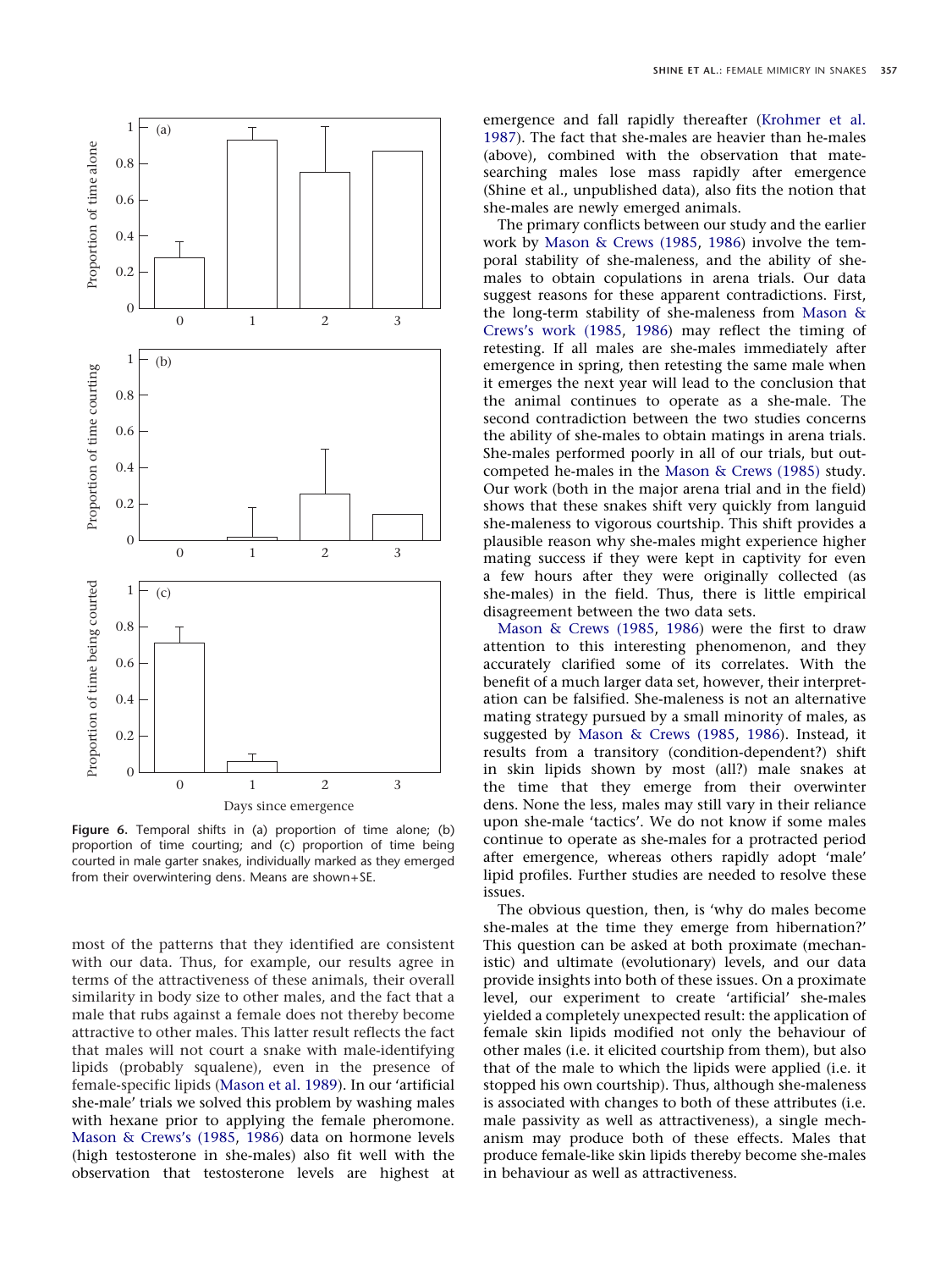The effects of female lipids on male behaviour deserve further investigation. Male garter snakes are notoriously amorous. For example, males continued to court even when held by the hindbody; and males released from holding bags recommenced courtship within a few seconds of release, as soon as they contacted a female. Thus, the suppression of courtship by application of skin lipids is a remarkable result. It would be interesting to know what receptors are involved, and the nature of the feedback system that switches off sexual behaviour. Strong parallels occur in other kinds of animals. In spider crabs, *Libinia emarginata*, small males use female mimicry, are relatively uninterested in courtship, and display distinctive hormone profiles [\(Laufer et al. 1994;](#page-10-1) [Laufer & Ahl](#page-10-2) [1995\)](#page-10-2). In other cases, the mimicry may serve other functions: for example, small or malnourished male rove beetles produce a female sex pheromone that discourages aggression from other males [\(Forsyth & Alcock 1990;](#page-9-1) [Peschke 1990\)](#page-10-0).

The other mechanistic implication of our results concerns the transitory nature of she-maleness, and in particular the rapid loss of attractiveness by she-males (see [Fig. 5\)](#page-7-0). Clearly, the lipids that render she-males attractive must emanate from some part of the body surface that is under direct (and rapid) control. The lipids themselves are stable; for example, dead female snakes can continue to attract courtship for several days (personal observation). Thus, the precipitous decline in attractiveness of the she-males suggests an active 'switching-off' of the appropriate lipids. For this to be possible over the time span of hours rather than days, the lipids that attract courtship must be under direct control rather than (for example) embedded in the inert epidermis. 'Hinge' areas of thin skin at the base of each scale offer a possible site of lipid release, which could be modified rapidly in response to levels circulating in the bloodstream.

Explanations concerning the 'ultimate' (evolutionary) significance of she-maleness are more difficult to test. The reason cannot involve a reduced probability of attack from other males (as occurs in other cases of female mimicry: e.g. [Trivers 1976\)](#page-10-18), because male garter snakes display no agonistic behaviour towards each other at any time [\(Rossman et al. 1996\)](#page-10-15). Our other (unpublished) studies on this system suggest some possible advantages to she-maleness. Telemetric monitoring shows that males move about very actively during their tenure at the dens (sometimes moving over 1 km/day), and mark–recapture studies show that male snakes lose mass rapidly during this time (Shine et al., unpublished data). Presumably for this reason, males generally disperse from the dens after a relatively brief period (less than 2 weeks) of intense courtship activity. In combination, these data suggest that energy costs of courtship are substantial.

By producing female-like skin lipids, a male may enhance his reproductive success in four ways: (1) he may gain a mating advantage by confusing other males (as advocated by [Mason & Crews 1985,](#page-10-8) [1986\)](#page-10-9); (2) he does not waste energy on courtship at a time when that courtship will be ineffective (because of his poor locomotor performance); (3) he induces competing males to waste time and energy in fruitless courtship, thus reducing the number of competitors that he will face when he commences his own courtship period; and (4) he distracts competing males from receptive females, potentially increasing the availability of unmated females a day or two later.

Such costs and benefits are difficult to quantify, but these ideas suggest directions for further studies on this remarkable phenomenon.

#### **Acknowledgments**

We thank Dave Roberts (Manitoba Department of Natural Resources) for logistical support, and the residents of Chatfield (especially Al and Gerry Johnson) for help and encouragement. M. Elphick, R. Nesbitt, H. Rierden and K. Vanning assisted with data collection. Comments on the manuscript were provided by T. Madsen, D. O'Connor and the anonymous referees. Financial support was provided by the Australian Research Council (to R.S.), and by a National Science Foundation National Young Investigator Award (IBN-9357245), and the Whitehall Foundation (W95-04) to R.T.M.

#### **References**

- <span id="page-9-0"></span>**Burley, N.** 1982. The evolution of sexual indistinguishability. In: *Natural Selection and Social Behavior* (Ed. by R. D. Alexander & D. W. Tinkle), pp. 121–137. New York: Chiron.
- <span id="page-9-1"></span>**Forsyth, A. & Alcock, J.** 1990. Female mimicry and resource defense polygyny by males of a tropical rove beetle, *Leistrophus versicolor* (Coleoptera: Staphylinidae). *Behavioral Ecology and Sociobiology*, **26,** 325–330.
- <span id="page-9-2"></span>Goncalves, E. I., Almada, V. C., Oliviera, R. F. & Santos, A. I. 1996. Female mimicry as a mating tactic in males of the blenniid fish *Salaria pavo*. *Journal of the Marine Biology Association of the United Kingdom*, **76,** 529–538.
- <span id="page-9-6"></span>**Gregory, P. T.** 1974. Patterns of spring emergence of the red-sided garter snake (*Thamnophis sirtalis parietalis*) in the Interlake region of Manitoba. *Canadian Journal of Zoology*, **52,** 1063–1069.
- <span id="page-9-7"></span>**Gregory, P. T.** 1977. Life-history parameters of the red-sided garter snake (*Thamnophis sirtalis parietalis*) in an extreme environment, the Interlake region of Manitoba. *National Museum of Canada, Publications on Zoology*, **13,** 1–44.
- <span id="page-9-8"></span>**Gregory, P. T. & Stewart, K. W.** 1975. Long-distance dispersal and feeding strategy of the red-sided garter snake (*Thamnophis sirtalis parietalis*) in the Interlake of Manitoba. *Canadian Journal of Zoology*, **53,** 238–245.
- <span id="page-9-4"></span>Hakkarainen, H., Korpimäki, E., Huhta, E. & Palokangas, P. 1993. Delayed maturation in plumage colour: evidence for the female mimicry hypothesis in the kestrel. *Behavioral Ecology and Sociobiology*, **33,** 247–251.
- <span id="page-9-3"></span>**Howard, R. D., Moorman, R. S. & Whiteman, H. H.** 1997. Differential effects of mate competition and mate choice on eastern tiger salamanders. *Animal Behaviour*, **53,** 1345–1356.
- <span id="page-9-5"></span>**Kodric-Brown, A.** 1986. Satellites and sneakers: opportunistic male breeding tactics in pupfish (*Cyprinodon pecoensis*). *Behavioral Ecology and Sociobiology*, **19,** 425–432.
- <span id="page-9-9"></span>**Krohmer, R. W., Grassman, M. & Crews, D.** 1987. Annual reproductive cycle in the male red-sided garter snake, *Thamnophis sirtalis parietalis*: field and laboratory studies. *General and Comparative Endocrinology*, **68,** 64–75.